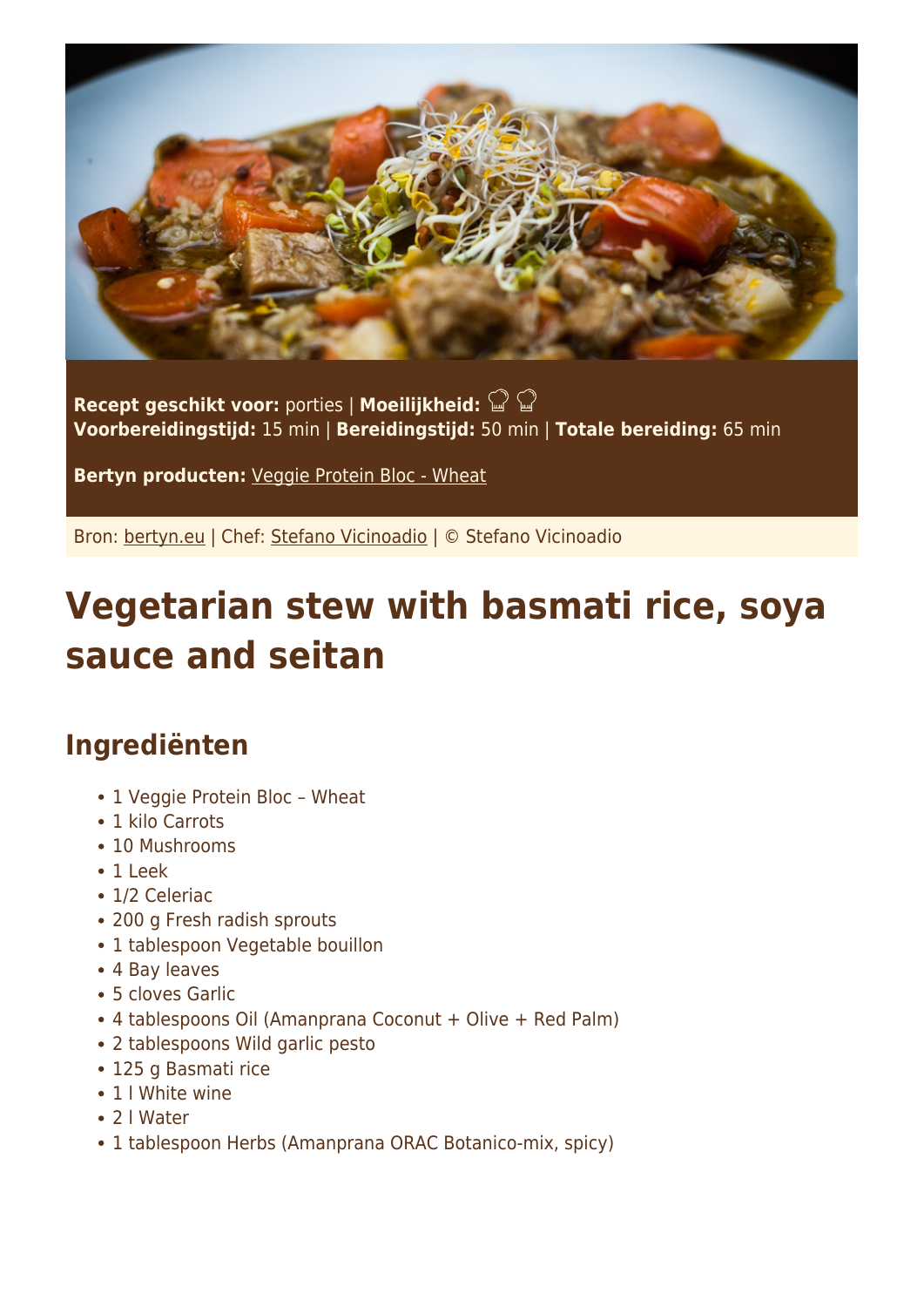- 2 tablespoons Soya sauce<br>• A pinch Black pepper
-